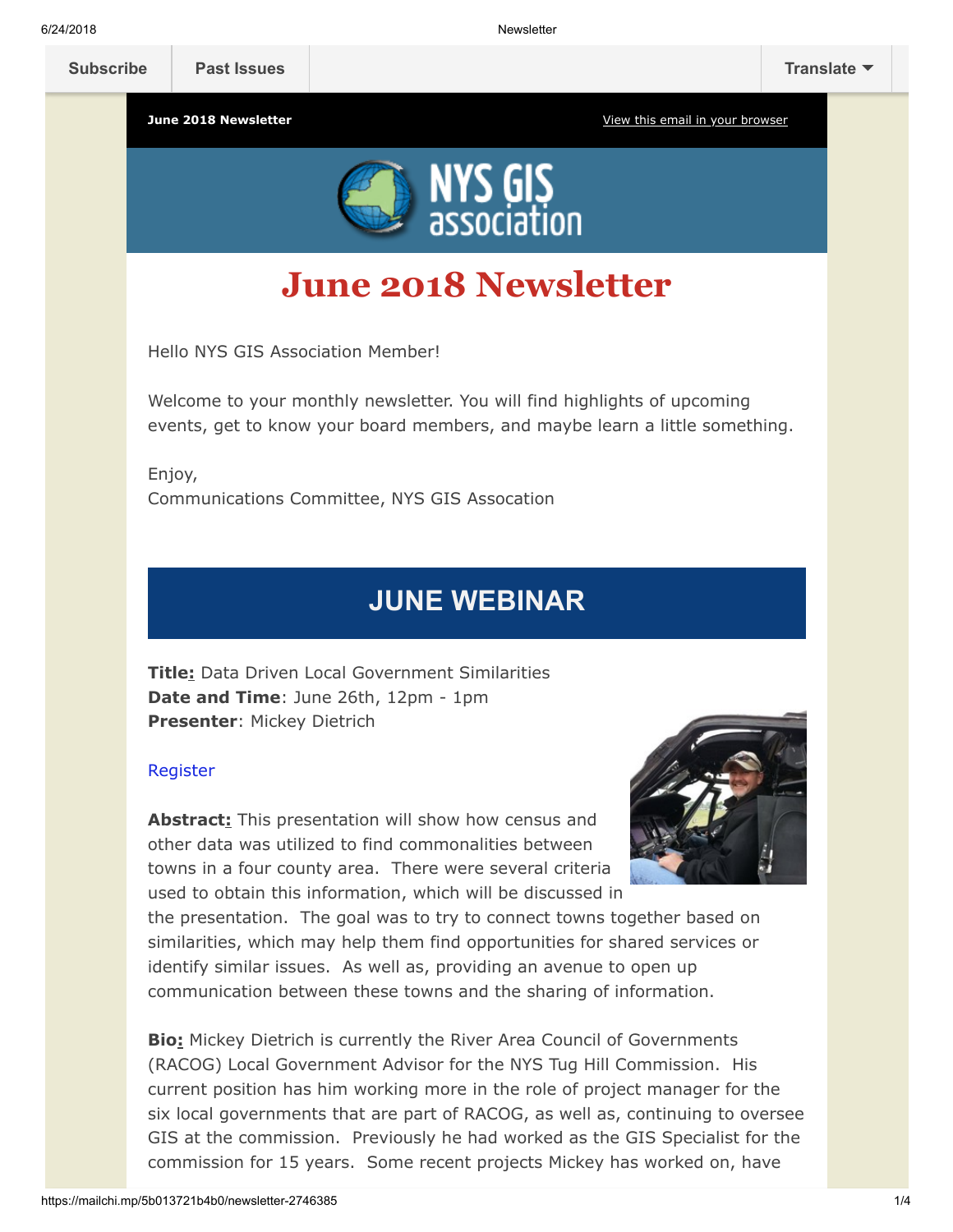#### be[en the community](https://us9.campaign-archive.com/home/?u=79136ebe8b18b11ee073cc61c&id=787fea6e72) resource map for RACOG, Black River navigation hazard. mapping, finding local government similarities based upon census data, helping **[Subscribe](http://eepurl.com/c1OotD) Past Issues [Translate](javascript:;)**

local governments utilize QGIS/PostGIS, training local governments on the use of Bluetooth GPS technology, and revamping the Tug Hill Commission map portal.

Mickey also has served as a board member and president of the NYS GIS Association, as well as being involved with the conference, legislative, professional development, and regional committees for the NYS GIS Association over the years. He also served on the NYS Geospatial Advisory Committee. Currently, he is the NYS GIS Association Regional Coordinator for the Tug Hill region.

## **JULY WEBINAR**

**Date and Time:** July 25th, from 12-1 PM **Title:** ArcGIS Pro: The good, the bad and ugly [Register](http://%20https//nysgisa.clickmeeting.com/arcgis-pro-the-good-the-bad-and-ugly/register)

**Abstract:** Have you had a chance to look at ArcGIS Pro yet? Well now is the time. Esri has finally said ArcGIS Pro will be replacing the venerable ArcMap and ArcCatalog applications we have grown to rely on. This webinar will help you get started as you evaluate



ArcGIS Pro and determine when you really need to start thinking of migrating. Tripp will discuss many of the advantages ArcGIS Pro brings to the table along with some bumps in the road you may encounter.

**Bio:** Tripp Corbin has over 20 years of GIS, Surveying and mapping experience. He is a recognized expert, speaker and author in the field of geospatial technology. He holds multiple certifications including Microsoft Certified Professional, Certified GIS Professional, CompTIA Certified Technical Trainer and Esri Certified ArcGIS Desktop Professional. He teaches GIS classes and workshops throughout North America. Tripp is an active member of the GIS Community. He is the Immediate Past President of URISA and recipient of the URISA Leadership and Barbara Hirsch Special Service Awards. He is the author of two books on ArcGIS Pro, Learning ArcGIS Pro and ArcGIS Pro 2.x Cookbook.

### End of Membership Year is Approaching

June 30, 2018 is the last day of the 2018 membership year. How about renewing now, crossing that item off of your To-Do list before summer gets busy. You'll be credited right through to June 30, 2019.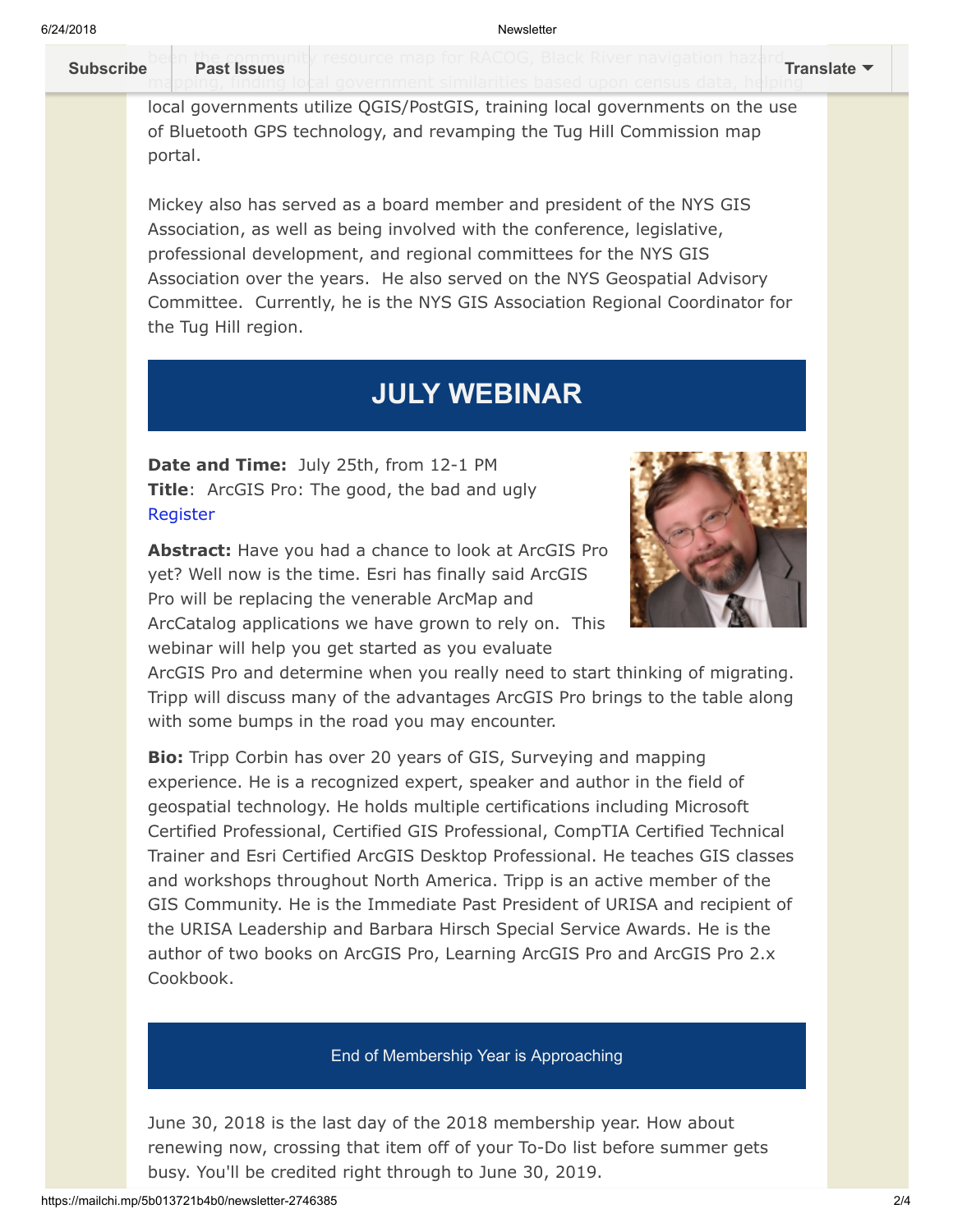6/24/2018 Newsletter **[Subscribe](http://eepurl.com/c1OotD) Past Issues [Translate](javascript:;)**their join date through June 30, 2019! A few months for free. Who can resist that? Please spread the word. The more members we have, the strong an organization we can become. Thank you! GeoSpatial Summit Sept 25 - 26, 2018 oSpai Mark your calendar for the **2018 NYS Geospatial Summit** on **Wednesday, September 26th** at the **Welch-Allyn Lodge in Skaneateles, NY**. If you've never been to this event before, we urge you to give it a try. The Geospatial Summit enables sharing and discussion of innovative and emerging ideas in our field and you won't want to miss it! This will be the only statewide GIS-focused event this year as the NYS GIS Association alternates between NYGeoCon and the Geospatial Summit. Website will open soon! 2018 NYSGIS Association Awards Program *Do you know someone who is passionate about GIS, or an individual that has contributed to the betterment of the GIS community here in New York State? Here is your opportunity to give them recognition for their hard work!*

> Submissions are now being accepted in the two award categories listed below. Review the NYSGISA [Awards Program Instructions and Procedures](https://res.cloudinary.com/nysgisassociation/image/upload/v1525443107/2018-NYSGISAwardProgram_Procedures_r6cuv3.pdf) for details on each award, eligibility requirements, and procedures for submitting a nomination. Nomination forms are available [here.](https://nysgis.net/Docs/Awards/2018/NYSGISA_Award_Form.docx) The deadline for submissions is September 5th, 2018.

[Winners will be recognized for their achievements at the NYS Geospatial](https://geosummit.nysgis.net/2018/)